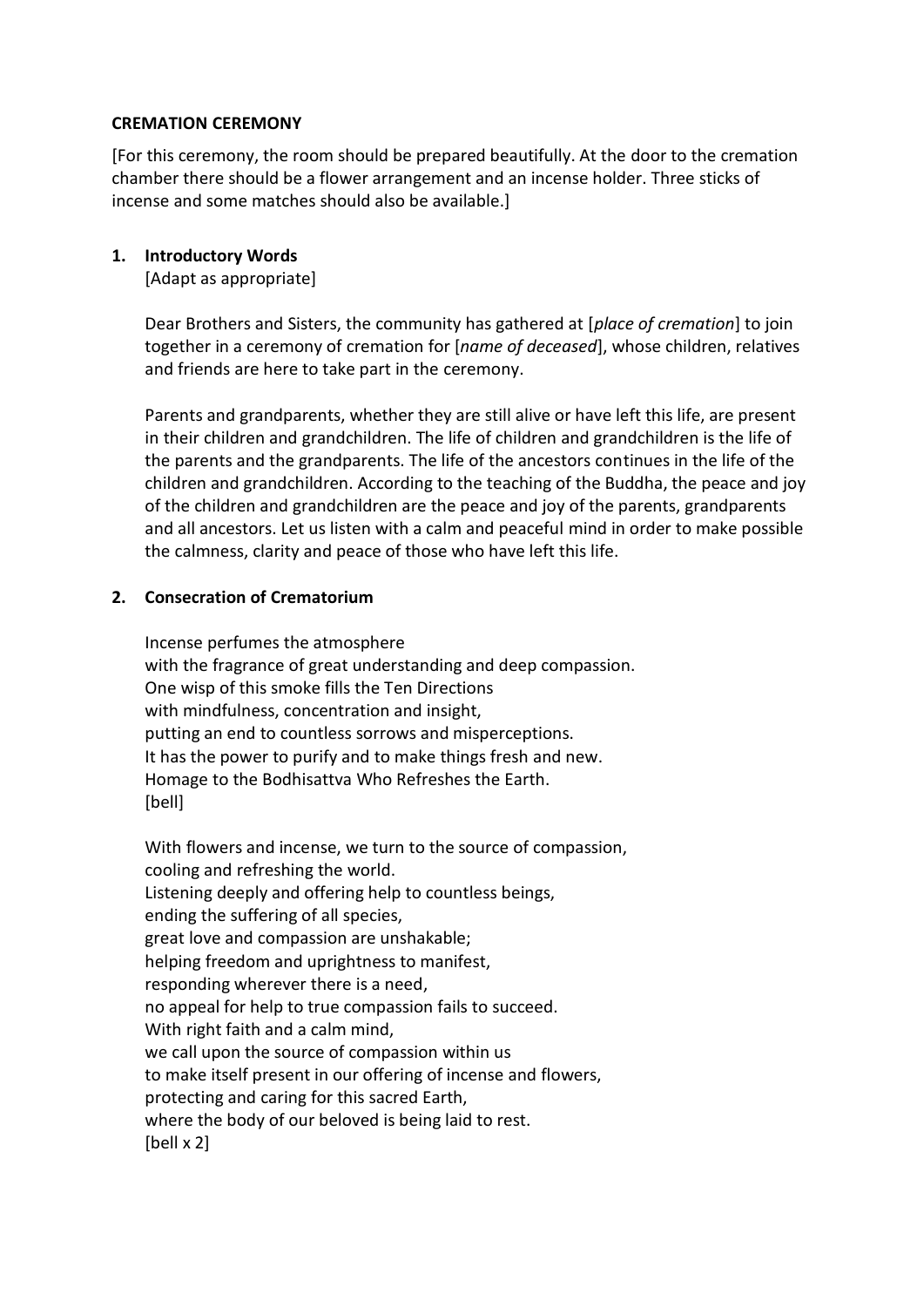## **3. Contemplation on No-coming, No-going**

This body is not me. I am not limited by this body. I am life without boundaries. I have never been born, and I have never died.

Look at the ocean and the sky filled with starts, manifestations from my wondrous True Mind.

Since before time, I have been free. Birth and death are only doors through which we pass, sacred thresholds on our journey. Birth and death are a game of hide-and-seek.

So laugh with me, hold my hand, let us say good-bye, say good-bye, to meet again soon. We meet today. We will meet again tomorrow. We will meet at the source every moment. We meet each other in all forms of life. [bell]

### **4. Cremation**

[Adapt as appropriate]

Dear Brothers and Sisters, now is the time for cremation. Aware of our breathing, we remember the presence of [*name of deceased*], knowing that s/he remains alive in many generations of children and grandchildren in the future.

[The casket is lowered into the grave while community members silently observe their breathing, focusing on the presence of the beloved in their own hearts.]

May these flames, blessed and purified with great understanding and deep compassion, protect and nurture the virtues and wholesome seeds that [*name of deceased*] has transmitted to his/her children, relatives, friends and countless other beings. May these seeds grow to fruition in each of us, so that [*name of deceased*] may live in freedom in the garden of awakening.

[The casket is then cremated. Once the coffin begins to enter the furnace, the head of ceremony can give support by chanting or speaking. When the head of ceremony wishes to conclude the ceremony, he or she may begin the following chants.]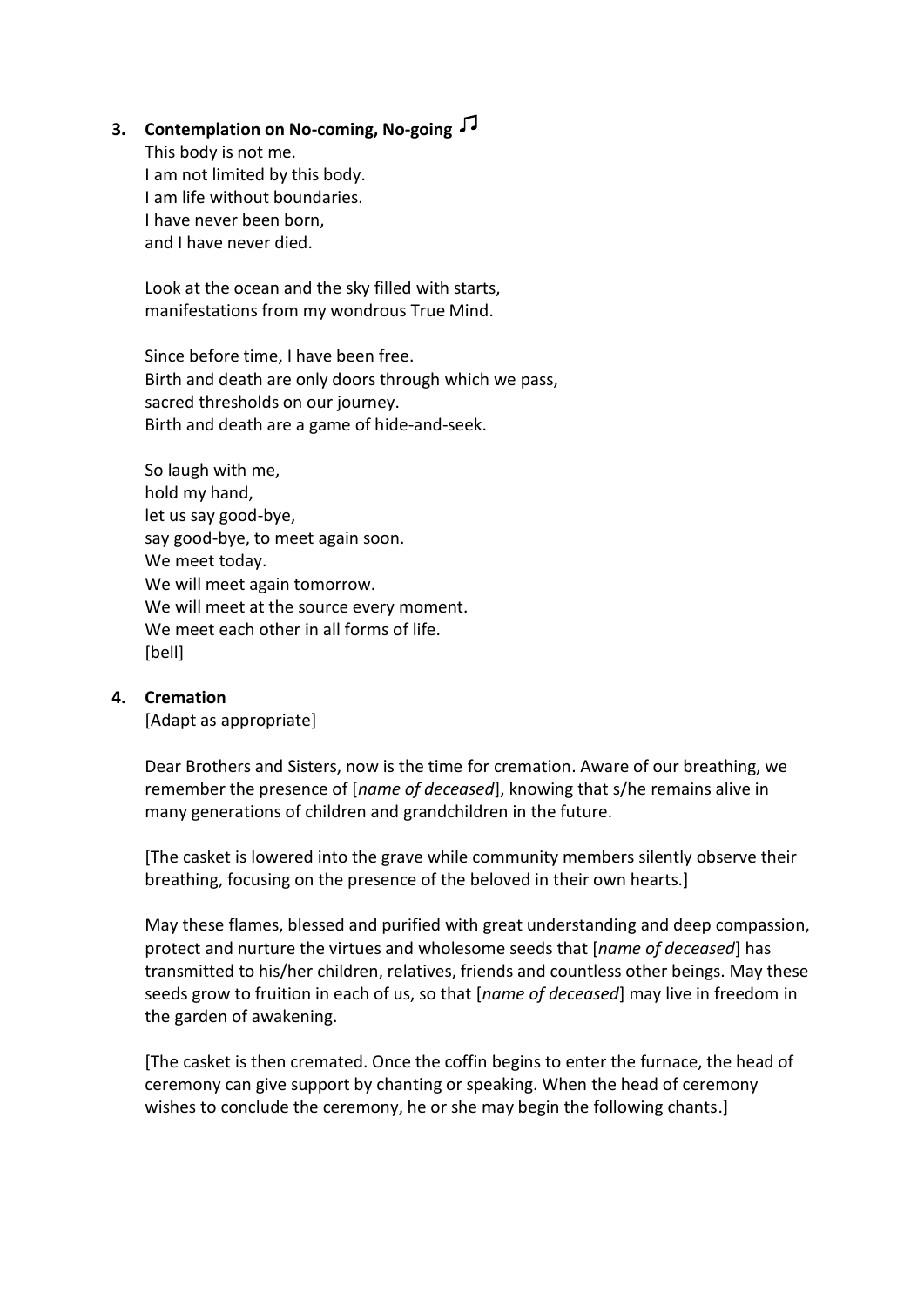## **5. Invocation of the Buddhas and Bodhisattvas**

#### **Introductory Verse**

[Chanted by head of ceremony] The river of attachment carries living beings away to the sea of suffering, where waves of afflictions rise by the thousands to submerge us. In order to transcend the wheel of samsara, with one-pointed concentration we invoke the names of Buddha.

#### **Recitation**

[All chant each name three times]

Namo Shakyamunaye Buddhaya [Homage to Shakyamuni Buddha, the Fully Awakened One] [bell]

Namo Amitabhaya Buddhaya [Homage to the Buddha of Infinite Light] [bell]

Namo Manjushriye Bodhisattvaya [Homage to Manjushri, Bodhisattva of Great Understanding] [bell]

Namo Samantabhadraya Bodhisattvaya [Homage to Samantabhadra, Bodhisattva of Great Action] [bell]

Namo Avalokiteshvaraya Bodhisattvaya [Homage to Avalokiteshvara, Bodishattva of Great Compassion] [bell]

Namo Kshitigarbhaya Bodhisattva [Homage to Kshitigarbha, Bodhisattva of Great Aspiration] [bell]

# **6. Sharing the Merit**

Reciting the sutras, practising the way of awareness, gives rise to benefits without limit. We vow to share the fruits with all beings. We vow to offer tribute to parents, teachers, friends and numerous beings who give guidance and support along the path. [bell x 3]